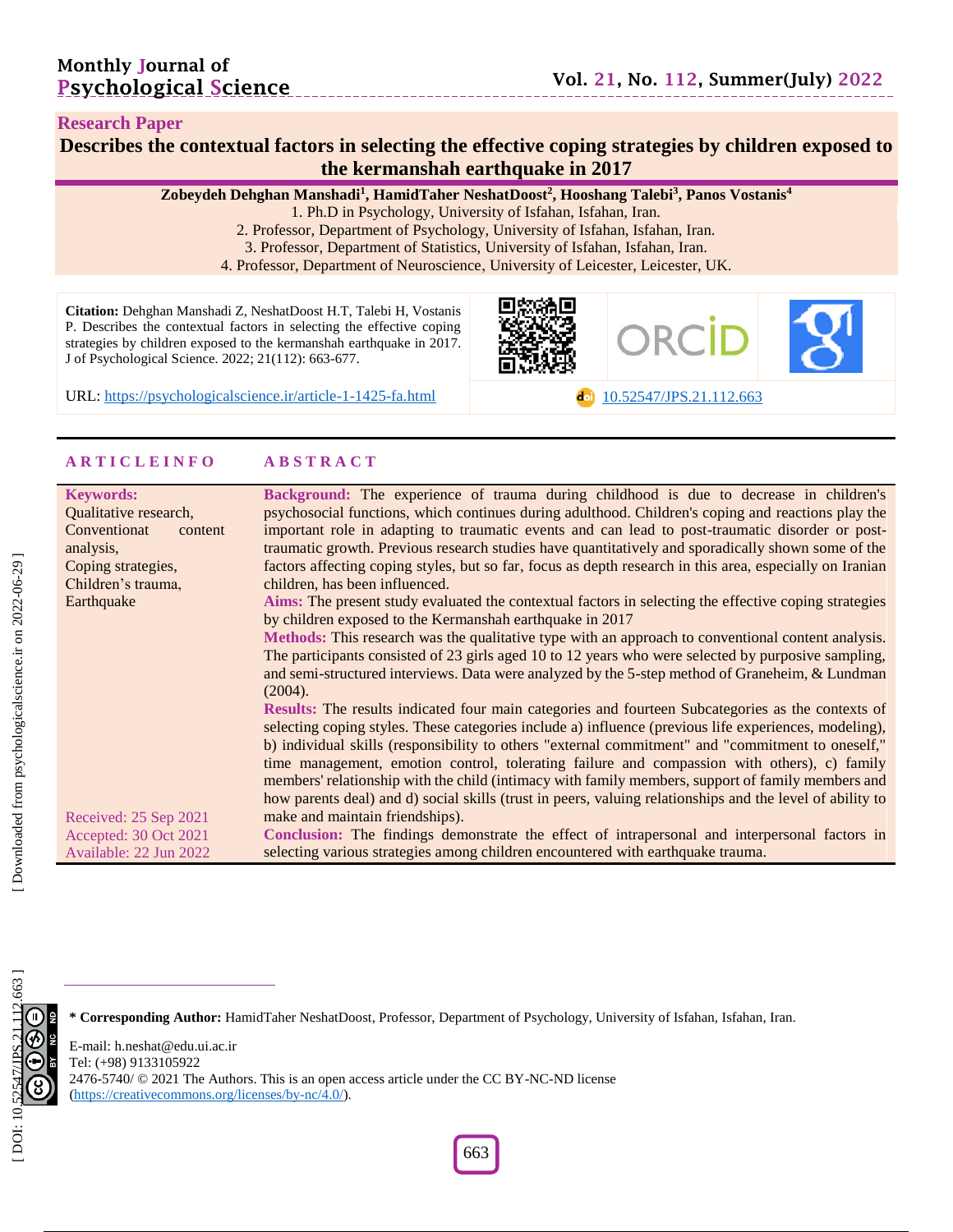# **Monthly Journal of Psychological Science**

# **Extended Abstract**

# **Introduction**

Earthquakes are one of the most devastating natural disasters that often lead to **numerous** fatalities and deaths (Pan et al., 2019). They cause negative consequences and psychological damages in children. Their effective coping responses and the contextual factors in selecting effective coping strategies can result in trauma reduction.

Different contextual factors affect using coping styles. Studies have examined some of these factors in traumatic children and adolescents. The factors that influence children's choice of coping strategies included parent's coping strategy (Jorgisnemir, 2016), age (Akbari et al, 2017), gender (de Bo, & Ychert, 2007), previous coping styles (Blunt et al., 1991), child temperament (Sabet, 2017), growth rate, race, ethnicity, personality, overall psychological performance, reactions of family members, support and environmental recovery characteristics, Communication skills (de Bo, & Ychert, 2007) and culture (Dehghan Manshadi et al., 2020). Qualitative research in this field is inducement to explore the underlying meaning of relationships between people and phenomena. Quantitative research assistant in discovering the meanings, patterns, and context in which children select effective coping strategies. Also, girls use destructive actions and camouflage fantasies more than boys (de Bo, & Wichert, 2007). Perception of contextual factors in selecting effective coping strategies in this group can be more helpful for them.

Therefore, the present study seeks to answer the question of which factors influence on selecting effective coping strategies of children exposed to the Kermanshah earthquake in 2017.

### **Method**

The purpose of the study is applicational and the process is qualitative content analysis in terms of traditional. The statistical society included all girls aged 10 to 12 who were present with their family members in the Sarpol-e-Zahab earthquake in November 2017. The selection of participants in this study was purposeful. Participants tried to have the necessary diversity regarding religion, socio economic status, number of family members, and parents' occupation. Data were collected during a semi -structured face - t o interview. The interviews lasted 45 to 100 minutes and were conducted in the counseling room or library of the Hadith School and the Aramesh Relief Clinic in Sarpol -e Zahab. The interviews were continued until data saturation reached, which means that it was continued until no new information was provided by the participants and the data were repeated. In this study, a total of 23 interviews was conducted.

Data analysis was performed simultaneously with data collection. For this purpose, the 5 -step method of Granheim and Landman (2004) was used. Four characteristics of validity, transferability, reliability, and verification were considered to evaluate the reliability of the research, (Guba, & Lincoln, 1994).

### **Results**

Qualitative data analysis of the interviews' content with these children reported in Table 1.

| <b>Table 1. Contextual Factors of Selecting the Effective coping Strategies</b> |                                                                               |                                                                                                                                                                                        |  |  |  |
|---------------------------------------------------------------------------------|-------------------------------------------------------------------------------|----------------------------------------------------------------------------------------------------------------------------------------------------------------------------------------|--|--|--|
| Category                                                                        | Subcategory                                                                   |                                                                                                                                                                                        |  |  |  |
| Impact                                                                          | Previous life experiences<br>Modeling                                         |                                                                                                                                                                                        |  |  |  |
| Individual skills                                                               | Responsibility                                                                | Against family members (external commitment)<br>Against yourself (inner commitment)<br><b>Time Management</b><br>Emotion control<br>Failure to bear<br>Compassion for those around you |  |  |  |
| Relationships of family<br>members with the child                               | Intimacy with family members<br>Supporting family members<br>Parents reaction |                                                                                                                                                                                        |  |  |  |
| Social skills                                                                   |                                                                               | Peers trust<br>Valuing relationships<br>Ability to make and maintain friendships                                                                                                       |  |  |  |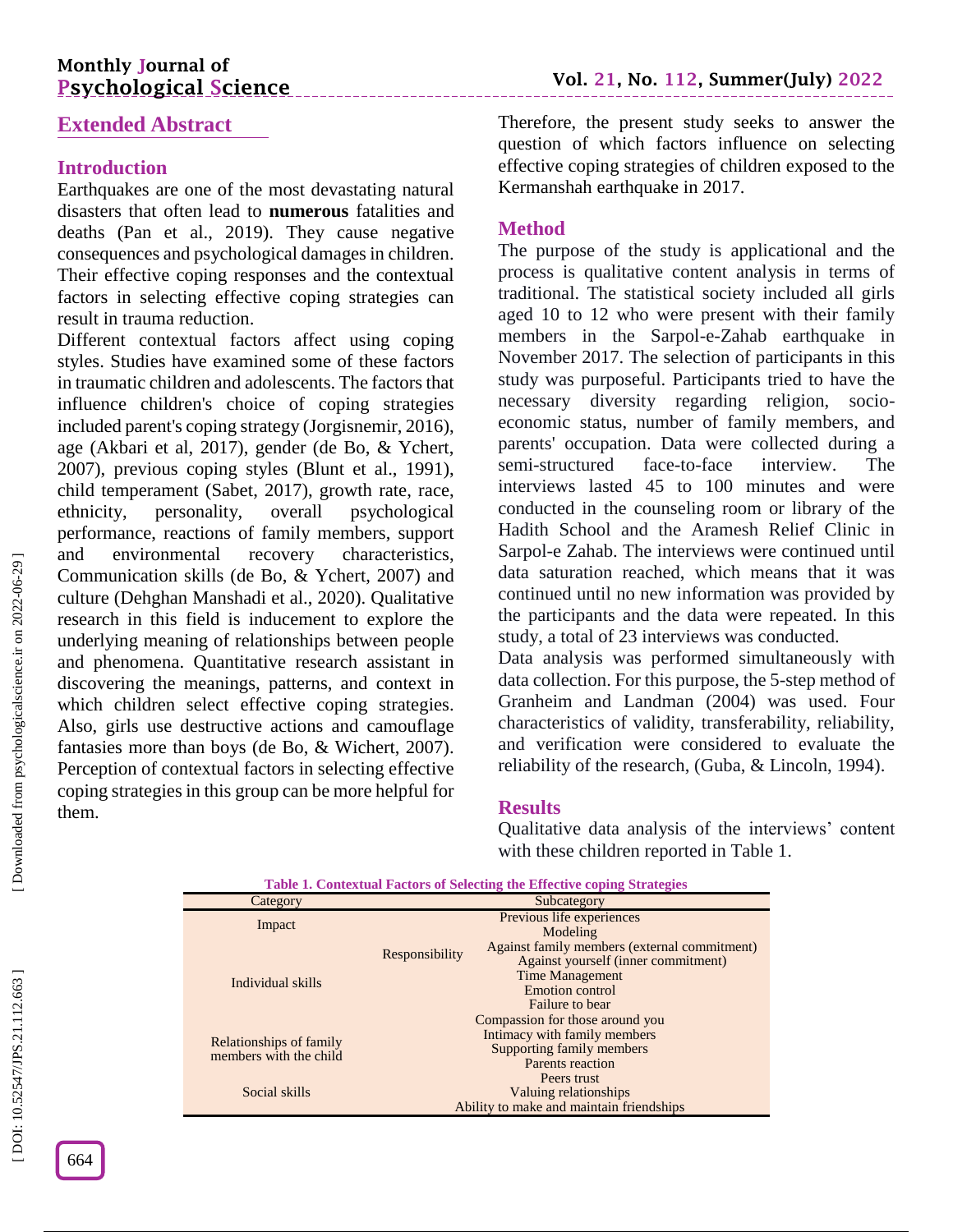# **Monthly Journal of Psychological Science**

# **Conclusion**

The objective of this research was to describe the contextual factors which influenced the selection of coping styles of children exposed to Kermanshah earthquake trauma. The extracted basic concepts classified into 14 sub -categories: previous life experiences, modeling, responsibility (towards others, towards oneself, and time management), emotion control, failure tolerance, compassion for others, intimacy with family members, family support, parents' treatment, trust in peers, value relationships, the ability to make and maintain friendships. These categories were assorted into four main categories that were higher in terms of abstraction than sub -concepts, which are: 1. Impressionability 2. Individual skills, 3. Relationships of family members with the child 4. Social skills.

Some studies have shown the relationship between these categories with coping strategies and were consistent with the findings of this study. It seems likely that the use of a treatment that includes the underlying contexts for appropriate reactions in traumatized children will be successful. Since the

research was conducted on children in Sarpol -e Zahab in Kermanshah with Kurdish language and specific culture, generalizing the results to Persian languages and other cultures should be taken by discretion. Participants in this study consisted of girls who had experienced earthquake trauma, so generalizing the results to boys and other types of trauma should be done with caution.

#### **Ethical Considerations**

**Compliance with ethical guidelines:** The Ethics Committee of University of Isfahan (ID IR.UI.REC.1398.063) has granted requisite ethical approvals. A written informed consent was taken from the children and their parents. They were informed about confidentiality of information, their voluntariness in participation, and no foreseeable risk and harm in the study.

**Funding:** No funding was obtained **.**

**Authors' contribution:** ZDM was involved in the study design, data collection, analysis, and writing of the article. HTMD, HTHA, and PV were involved in the study design, analysis, and writing of the article. All authors read and approved the final manuscript.

**Conflict of interest:** The authors declare that they have no competing interests.

**Acknowledgments:** We would like to grateful all students who agreed to participate in this investigation in Sarpol - e -Zahab City.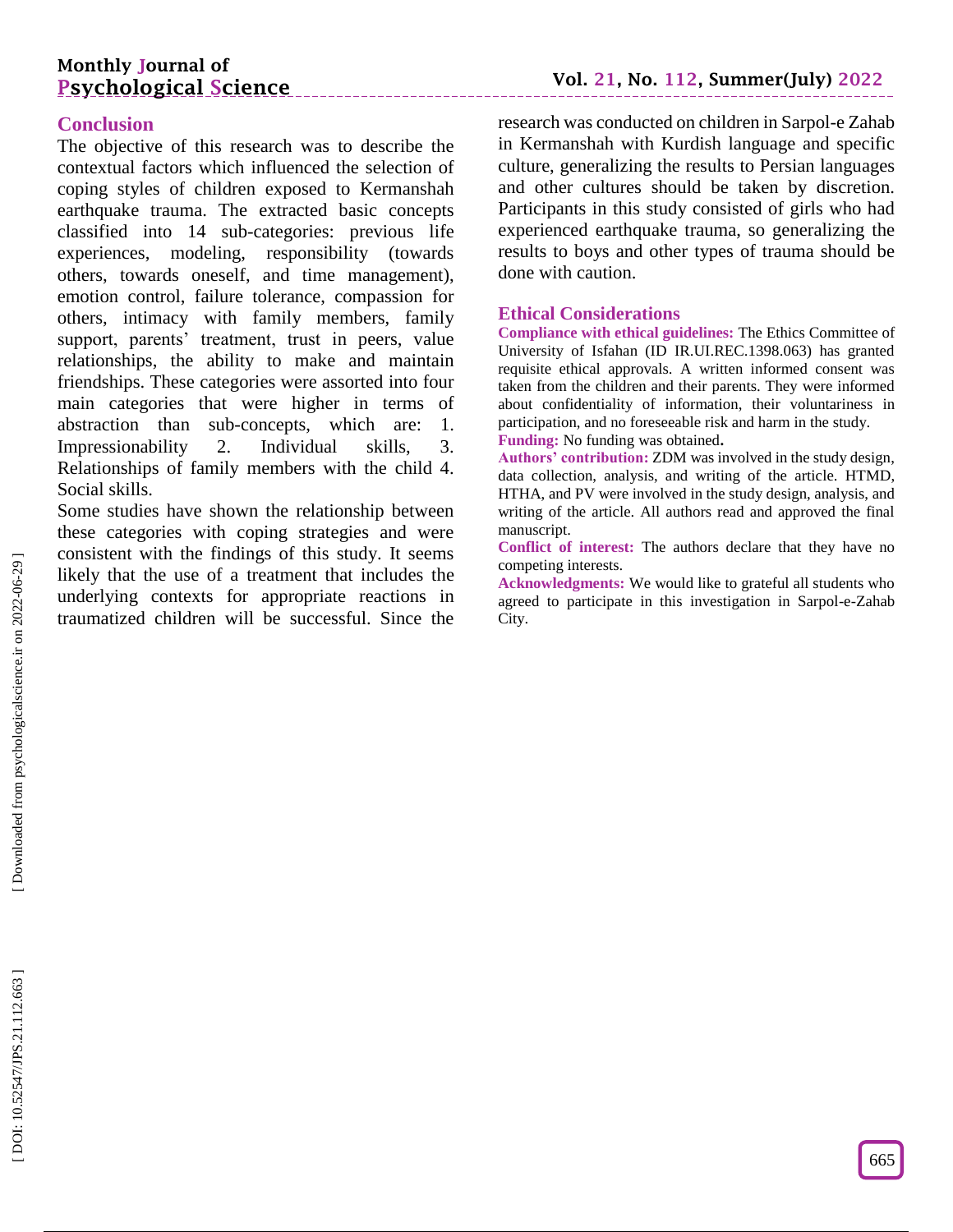**مقاله پژوهشی**

**توصیف بسترهای زمینهساز سبکههای مقابلهای مؤثر کودکان مواجه شده با ترومای زلزله کرمانشاه سال ۱۳۹۶** 

|  |  |  | ِ زبیده دهقانمنشادی'، حمیدطاهر نشاطدوست* <sup>۲</sup> ، هوشن <i>گ ط</i> البی <sup>۳</sup> ، پانوس وستانیس |
|--|--|--|-----------------------------------------------------------------------------------------------------------|
|--|--|--|-----------------------------------------------------------------------------------------------------------|

. دکتری روانشناسی، دانشگاه اصفهان، اصفهان، ایران. **<sup>4</sup>**

. استاد، گروه روانشناسی، دانشگاه اصفهان، اصفهان، ایران. <sup>1</sup>

.3 استاد، گروه روانشناسی آمار، دانشگاه اصفهان، اصفهان، ایران. <sup>2</sup>

. استاد، گروه نوروسانس، دانشگاه لستر، لستر، انگلستان. 4

| چکیده                                                                                                                            | مشخصات مقاله            |
|----------------------------------------------------------------------------------------------------------------------------------|-------------------------|
| زهینه: تجربه تروما در دوران کودکی منجر به کاهش عملکردهای روانی – اجتماعی کودکان میشود که تا بزرگسالی نیز ادامهدار است.           | كليدواژهها:             |
| نحوه مقابله و واکنش های کودکان نقش مهمی در سازگاری با رویدادهای تروماتیک بازی می کند و می تواند منجر به آسیبهای روانشناختی       | کودک و نوجوان،          |
| و یا رشد پس از رویداد شود. مطالعات پژوهشی پیشین، بهصورت کمی و پراکنده، برخی از عوامل اثرگذار بر سبک های مقابلهای را نشان         | تروما،                  |
| دادهاند اما تاکنون پژوهش متمرکز و عمیق در این حیطه بخصوص بر روی کودکان ایرانی انجام نشده است.                                    | زلزله،                  |
| هدف: پژوهش حاضر به دنبال شناخت و توصیف بسترهای زمینهای سبک۱های مقابلهای مؤثر کودکان مواجهه شده با زلزله کرمانشاه در              | کیفی،                   |
| سال ۱۳۹۶ بود.                                                                                                                    | راهبردهاى مقابلهاى      |
| روش: این پژوهش از نوع کیفی و روش تحلیل محتوای عرفی بود. ۲۳ دختر سنین ۱۰ تا ۱۲ سال با استفاده از نمونهگیری هدفمند انتخاب و        |                         |
| مصاحبه نیمه ساختاریافته اجرا شد. دادهها با استفاده از روش ۵ مرحلهای گرانهایم و لاندمن (۲۰۰۴) مورد تجزیهوتحلیل قرار گرفتند.       |                         |
| یافتهها: نتایج ۴ مقوله اصلی و ۱۴ مقوله فرعی بهعنوان بسترهای زمینهساز اتخاذ سبک های مقابلهای نشان داد که عبارتاند از: تأثیرپذیری  |                         |
| (تجارب قبلی زندگی، الگوبرداری)، مهارتهای فردی (مسئولیتپذیری در برابر دیگران «تعهد بیرونی» و در برابر خود «تعهد درونی»،           |                         |
| مدیریت زمان، کنترل هیجانات، تحمل شکست و شفقت با اطرافیان)، روابط اعضای خانواده با کودک (صمیمیت با اعضای خانواده، حمایت           |                         |
| گری اعضای خانواده و نحوه برخورد والدین) و مهارتهای اجتماعی (اعتماد به همسالان، ارزش گذاری به روابط و میزان توانمندی در           |                         |
| دوست یابی و حفظ آن).                                                                                                             | دريافت شده: ١۴٠٠/٠٧/٠٣  |
| <b>نتیجه گیری:</b> یافتهها حاکی از تأثیر عوامل درون فردی و بین فردی در روند انتخاب روشهای مختلف کودکان در مواجهه با ترومای زلزله | پذیرفته شده: ۱۴۰۰/۰۸/۰۸ |
|                                                                                                                                  | منتشر شده: ۱۴۰۱/۰۴/۰۱   |

**نویسنده مسئول:** حمیدطاهرنشاطدوست**،** استاد، گروه روانشناسی، دانشگاه اصفهان، اصفهان، ایران. **\***

h.neshat@edu.ui.ac.ir :رایانامه

تلفن: 03133105322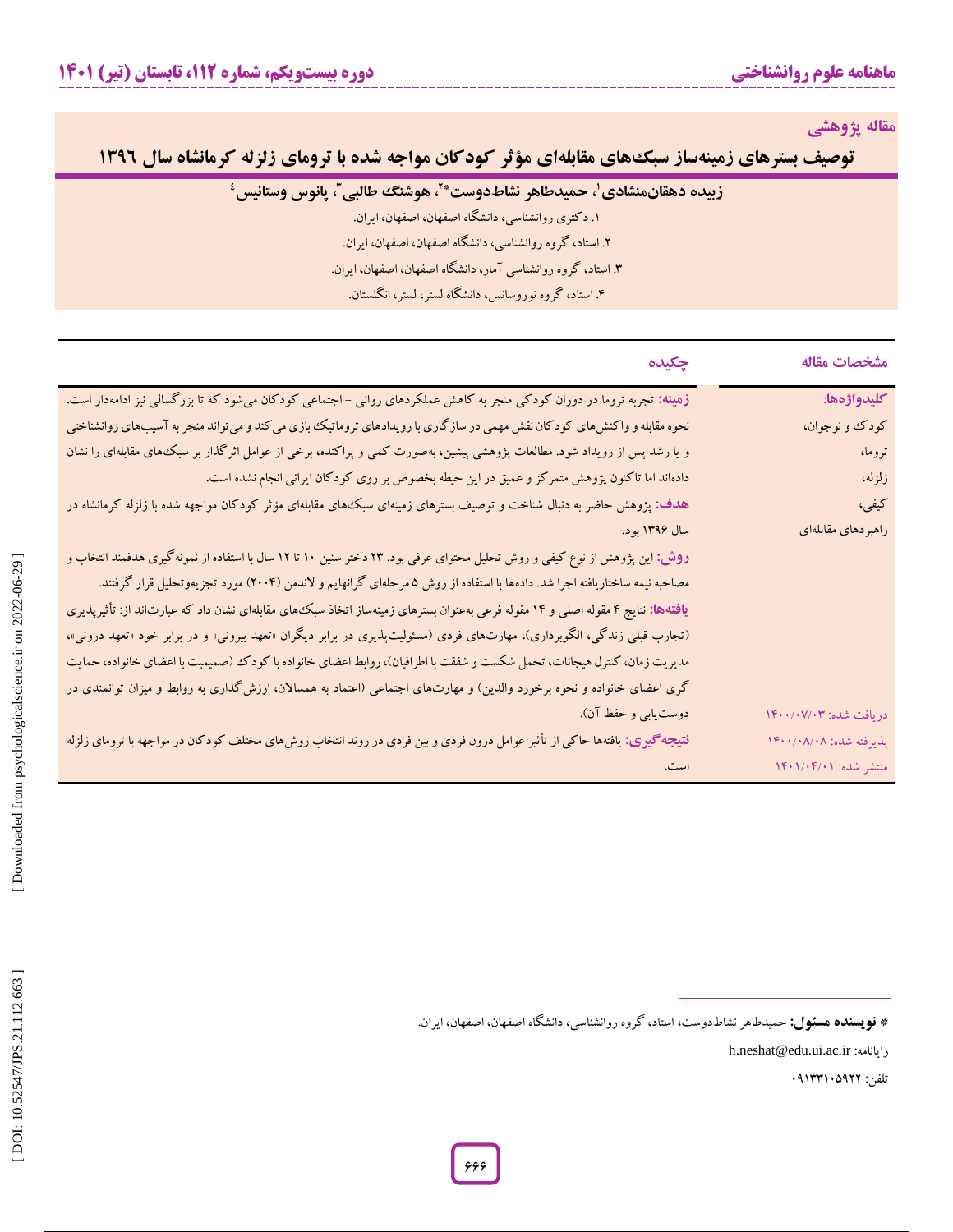#### **مقدمه**

بلایای طبیعی (مانند کردباد، سیل، طوفان و…) از جمله رویدادهای اسیبزایی که کودکان و نوجوانان با آن روبرو میشوند (چنگ و همکاران، ۲۰۲۰). زمین[رزههای بزر ک، یکی از ویران کنندهترین بلایای طبیعی است که اغلب منجر به تلفات جانی و مر ک $\ell$ ومیر زیاد میشود (پان، چنگ و لین، ۲۰۱۹). پیامدهای و اسیب روانی منفی که کود کان نسبت به تروما، ازجمله زمین لرزه، نشان میدهند بسیار کسترده است و باعث تغییرات قابل توجهی در عملکرد مغز میشود که عامل عملکردیهای شناختی و جسمانی نامناسبی است که تا بزر کسالی ادامه میbیابد (دی، ۲۰۱۸). با توجه به اسیبهای فراوان تروما بر روی کودکان، واکنش های مقابلهای مؤثر آنان و زمینههایی که این واکنشها را ایجاد می کند می تواند منجر به کاهش آسیبهای ناشی از تروما شود.

راهبردهای مقابلهای یک سری از اقدامات یا یک روند فکری است که در مواجهه با یک موقعیت استرسiرا یا ناخوشایند یا اصلاح واکنش فرد به این شرایط رخ میدهد. راهبردهای مقابلهای شامل یک رویکرد ا کاهانه و مستقیم در برخورد با مشکلات است (واندن بوس، ۲۰۱۵). بسترها و عوامل مختلفی در نوع استفاده افراد از سبکههای مقابلهای اثر می کذارد.

مطالعات برخی از این عوامل را در کود کان و نوجوانان دچار تروما بررسی کردهاند. نوع راهبرد مقابلهای مورداستفاده توسط والدین یکی از این عوامل است. به کونهای که استفاده والدین از سبک۵های مقابلهای منطقی و فعالانه منجر به استفاده بیشتر فرزند از این کونه راهبردهای و نیز کاهش اضطراب و افسرد کی در آنها می گردد (جور کیسنمیر، ۲۰۱۶).

سن (اکبری کامرانی و فرید، ۲۰۱۷)، جنسیت (بو و یچرت، ۲۰۰۷)، سبک های مقابلهای پیشین (بلونت و همکاران، ۱۹۹۱)، خلقووخوی کودک، درجه قابل کنترل بودن یا نبودن شرایط (تابت، ۲۰۱۷) و پیش بینی رفتار توسط والدین (ساتو، ساتو و شیواکو، ۲۰۱۳) نیز میتوانند بر انتخاب سبک۱های مقابلهای توسط کودکان مؤثر باشد. میزان رشد، نژاد، قومیت، شخصیت، عملکرد کلی روانشناختی، واکنشهای اعضای خانواده، حمایتها و ویژ کیهای بازیابی محیط نیز از عواملی هستند که بر انتخاب روش کودکان در مواجهه با شرایط استرسزا تأثیر می کدارد (پففربام و همکاران، ۲۰۱۴). بهعلاوه کودکانی که مهارتهای ارتباطی قویتری دارند بیشتر از سایرین از سبک۱های مقابله فعال استفاده می کنند و بیش از

دیگران حمایت اجتماعی دریافت می کنند (بو و یچرت، ۲۰۰۷). وجود منابع حمایتی برای کودک به هنکام مواجهه با استرس بر نوع راهبرد مقابله ای اثر کدار است. بهعبارتدیکر وجود مراقب همیشگی در مواجهه با استرس به کود ک برای مقابله مؤثرتر کمک خواهد کرد (پففربام، نفسینگر<br>و ویند، ۲۰۱۲).

فرهنگ یکی دیگر از عواملی است که نقش اساسی در شکل(دهی چکونکی مقابله افراد بازی می کند (لازاروس و فولکمن، ۱۹۸۴) و واکنشهای کودکان برای مقابله با تروما تحت تاثیر فرهنگهای متفاوتی قرار می کیرد (دهقان منشادی و همکاران، ۲۰۲۰؛ ای. آکویلار وفایی و ابیاری، ۱۳۸۰). این موضوع نشان میدهد که بسترهای زمینهای که بر اتخاد سبکهای مقابلهای مؤثر کودکان در موقعیت استرسiزا تاثیر می کذارد، در فرهنگهای مختلف متفاوت است و پژوهش کیفی در این زمینه به کشف معنای زیربنایی و غیرالگویی روابط بین افراد و پدیدهها کمک می کند. این پژوهشها برای شناخت دالیل، انگیزههای زیربنایی برای تشکیل برای پژوهشهای کمی بعدی به منظور کشف روندهای رایج موجود در افکار و عقاید افراد مؤثر هستند (خداوردی، ۱۳۸۷) و بهتر از پژوهش کمی می تواند به کشف معانی، الگوها و بسترهای زمینهسازی که کودکان راهبردهای مقابلهای مؤثر را انتخاب می کنند، بپردازند. همچنین دختران بیش از پسران از اعمال مخرب و خیالپردازیهای کامرابخش استفاده می کنند )بو و ویچرت، 2000( و درک زمینههای انتخاب راهبردهای مقابلهای ثر در این گروه، میتواند کمک بیشتری برای آنان باشد. بنابراین پژوهش مؤ حاضر به دنبال پاسخ به این سؤال میباشد که بسترهای زمینهساز سبک های مقابلهای مؤثر کودکان مواجهه شده با زلزله کرمانشاه در سال 1336 کدام است.

# **روش**

الف) طرح پژوهش و شرکت کنندگان: پژوهش حاضر از نظر هدف کاربردی و به لحاظ فرایند یک پژوهش تحلیل محتوای کیفی به شیوه عرفی است. واحد مورد مشاهده و تحلیل پژوهش شامل کلیه دختران ۱۰ تا ۱۲ ساله بود که همراه با اعضای خانواده خود در زلزله سرپل دهاب آبان ماه سال@ای ۱۳۹۶ حضور داشتند. انتخاب مشارکت کنندگان در این پژوهش بهصورت هدفمند انجام شد. سعی شد مشار کت کنند کان از نظر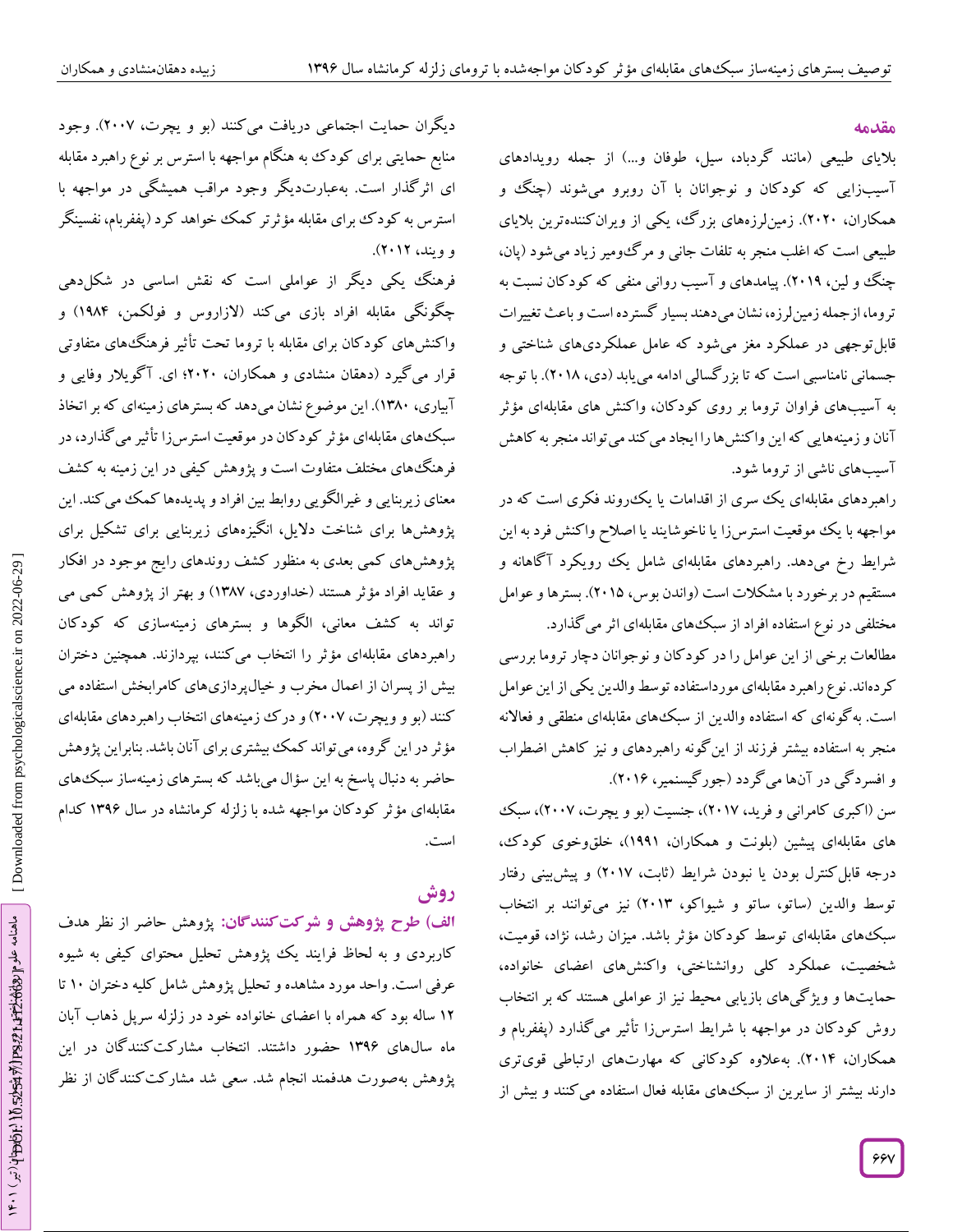مدهب، وضعیت اجتماعی اقتصادی، تعداد افراد خانواده و شغل والدین تنوع لازم را داشته باشند. دادهها طی مصاحبه نیمه ساختاریافته انفرادی رودررو جمع اوری شد. مصاحبهها به مدت ۲۵ تا ۱۰۰ دقیقه طول کشید و در اتاق مشاوره / یا کتابخانه مدرسه حدیث و کلینیک مدد کاری آرامش در شهر سرپل ذهاب اجرا شد. مصاحبهها تا رسیدن به اشباع دادهها یعنی تا زمانی که هیچ گونه اطلاعات جدیدی توسط شر کت کنند کان بیان نشد و

دادهها تکرار می شدند، ادامه یافت و درمجموع ۲۳ مصاحبه انجام شد. مصاحبه با یک سؤال باز و در مورد روشهای مقابله کود کان هنگام مواجه با زلزله، آغاز کردید مانند «هنگام زلزله، چه مشکلاتی داشتید؟ مشکلات را چطور تجربه کردید و چه کارهایی برای رفع این مشکلات انجام میدادید؟ یک نمونه مثال بزنید». سپس از آنها خواسته میشد تا در مورد مشکلاتشان صحبت کنند، آنان تشویق میشدند تا در ک خحودشان از زلزله، چگونگی مواجهه با آن و علل انتخاب یا عدم انتخاب سبک&ای مقابلهای خود را بیان کنند. تمر کز اصلی بر بررسی علل استفاده از این روشها بود. هنگام کلی کویی مشارکت کنندگان و عدم شفافیت موضوع از سؤالاتی مانند «می־توانید… را بیشتر توضیح دهید؟» «منظورتان از… چیست؟» «منظورتان این است که...» استفاده شد. مصاحبهها ضبط شدند و رفتارهای غیر کلامی در حین مصاحبه، یادداشت می شد. مصاحبههای ضبط شده، در اولین فرصت بهصورت کلمه به کلمه بر روی کاغذ نوشته شد.

تجزیهوتحلیل دادهها همزمان با جمع اوری دادهها انجام شد. برای این کار از روش ۵ مرحلهای گرانهایم و لاندمن (۲۰۰۴) استفاده شد. در گام نخست، تمامی مصاحبهها پیادهسازی شد. بهمنظور به دست آوردن در ک کلی از مطالب، گزارشهای هر شر کت کننده بهدقت خوانده شد. در کام دوم، واحد معنایی مشخص شد. کام سوم شامل مشخص شدن کدهای اولیه و خلاصهسازی بود. سپس همه کدها با مقایسه مداوم بین شباهتها و تفاوتهای مفهومی و ترکیب کدهای اولیه، دستهبندی شدند و طبقات و زیر طبقات و کدهای محوری شکل کرفت. در کام آخر، پس از تلخیص طبقات و مشخص کردن مفهوم مرکزی هر طبقه، مفاهیم اصلی و انتزاعی ظاهر و استخراج شدند. مفاهیم نیز بر اساس مضامین درونی کل دادهها، مورد بازنگری قرار کرفت.

 $\overline{\phantom{a}}$ 

<sup>1</sup>. credibility

<sup>2</sup>. transferability

<sup>3</sup>. dependability

بهمنظور بررسی قابلیت اعتماد پژوهش چهار ویژگی اعتبار `، انتقال $\mu$ نیری `، قابلیت اعتماد<sup>۳</sup> و تأیید پذیری<sup>۲</sup> در نظر گرفته شد (گوبا و لینکلن، ۱۹۹۴). برای رعایت اعتبار دادهها، از روش تنوع شرکتکنندگان از نظر مذهب، وضعیت اجتماعی اقتصادی، شغل والدین و تعداد افراد خانواده استفاده شد. همچنین ارزیابی و کنترل تفسیر دادهها توسط شرکت کنندگان<sup>۵</sup>و گفتگوی غیر رسمی با والدینشان انجام شد )مورفی و ییلدر، 2010(. روند کار بدینصورت بود که در طول مطالعه هنگامیکه زیر مقولهای به دست میآمد، به شرکتکنندگان ارائه میشد و مورد تأیید یا رد آنها قرار میگرفت. برای تأیید مواردی که کودکان بیان کرده بودند، گفتگوی غیر رسمی نیز با والدینشان انجام شد که در طی آن مقولهها مورد بررسی قرار میگرفت. همچنین به منظور تأیید راهبردهای اتخاذ شده، پرسشنامه سبکهای مقابلهای نیز توسط کودکان تکمیل شد. برای بررسی قابلیت انتقالپذیری، مصاحبهها توسط دو نفر از متخصصین<sup>ع</sup>، مورد ارزیابی و کدگذاری قرار گرفت. قابلیت اعتماد دادهها از طریق ضبط و یادداشت برداری از مصاحبهها انجام شد. تأیید پذیری نیز با ثبت دقیق مراحل اجرای پژوهش رعایت شد.

### **یافتهها**

دادههای کیفی محتوای مصاحبه با این کود کان در جدول ۱ کزارش شده است.

4 . confirmability

5 . Member check 6 . External check

۶۶۸

DOI: 10.52547/JPS.21.112.663

ラン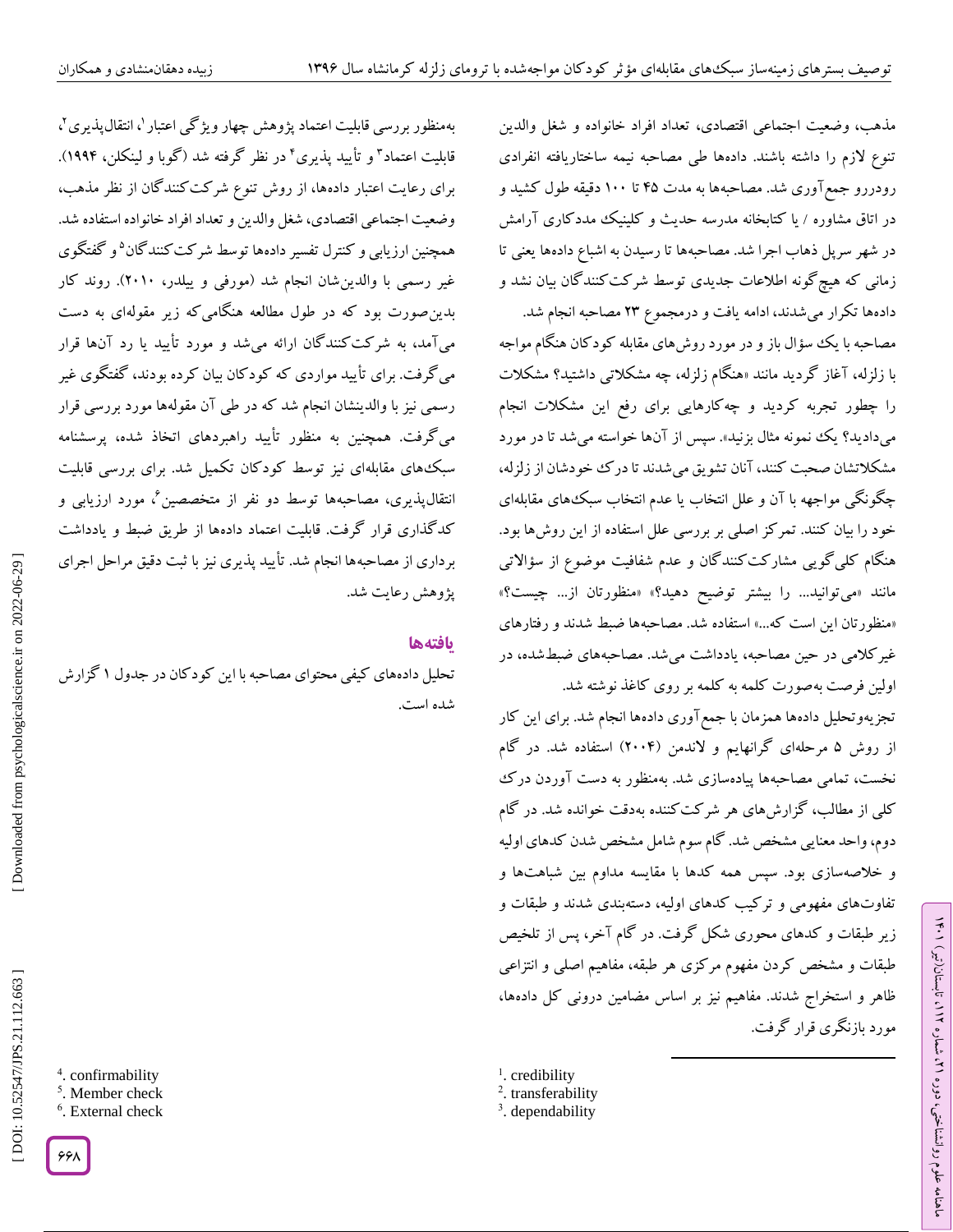| بعاري، بشريعي ربية شار ، بعث شبكتي سابد الرشف الرباعي بي ابن الرباعي المراجع<br>نقل قول                                                                                                                                                                                       | زیر مقوله                           | مقوله               |
|-------------------------------------------------------------------------------------------------------------------------------------------------------------------------------------------------------------------------------------------------------------------------------|-------------------------------------|---------------------|
| «همیشه توی خانه ما دعواست. من آنقدر سختی کشیدم و ناراحتی تحمل کردم که تحمل کردن استرس و مشکلات<br>تجارب قبلی زندگی<br>زلزله برام راحت بود.» (شركت كننده ۳)                                                                                                                    |                                     | تأثيرپذيري          |
| «نگاه می کردم ببینم مامانم یا خواهرم چکار می کنند، من هم همان کار رو می کردم.» (شرکت کننده ۶)                                                                                                                                                                                 | الگوبرداري                          |                     |
| «وقتی بابام از سر کار میآمد، براش چای می(یختم، آب یخ میاوردم، جورابهایش رو میشستم چون میدانستم خیلی                                                                                                                                                                           | در برابر اعضای خانواده              |                     |
| مشکل دارد و به خاطر ما زحمت می کشد، میخواستم من هم کمکی کنم.» (شرکت کننده ۱۰)                                                                                                                                                                                                 | (تعهد بيروني)<br>مسئوليت پذيري      |                     |
| «مشکلاتم رو خودم حل می کردم، قبلش فکر می کردم، بعضی وقتها راهنمایی می گرفتم اما خودم حلش می کردم.                                                                                                                                                                             | در برابر خود (تعهد                  |                     |
| چون مشکل منه» (شرکت کننده ۱۴)                                                                                                                                                                                                                                                 | دروني)                              |                     |
| «زمانم رو تنظیم می کردم تا بتونم کاری که میخواهم را درست انجام بدم و وقت کم نیارم.» (شرکت کننده ۱۲)                                                                                                                                                                           | مديريت زمان                         |                     |
| «وقتی زلزله آمد خانه ما کامل تخریب شد و خیلی مشکلات و دعوا و بحث زیاد بود. وقتی عصبانی می شدم یا ناراحت<br>كنترل هيجانات<br>بودم، تلاش می کردم صبور باشم، گله و شکایت نکنم از چیزی تا مشکلات بیشتر نشود.» (شرکت کننده ۱)                                                      |                                     |                     |
| «اگر کاری انجام میدادم که خراب میشد، اولش ناراحت میشدم اما بعدش میگفتم اشکال ندارد دوباره انجامش<br>تحمل شكست<br>میدادم تا بالاخره درست بشه.» (شرکت کننده ۱۸)                                                                                                                 |                                     |                     |
| «وقتی دوستانم رو میدیدم که چقدر مشکلدارند دلم برایشان میسوخت. بهشون دلداری و امید میدادم که خدا بزرگه،<br>این مشکلات هم حل میشوند و تمام میشوند.» (شرکت کننده ۱۹)<br>«دلم نمی خواست مامانم ناراحت باشه. به مامانم دلداری میدادم که غصه نخور همهچیز درست میشه.» (شرکت کننده ۵) | شفقت با اطرافيان                    |                     |
| «رابطه۱م با مامانم و خواهرم خیلی خوبه و باهاشون درد دل می کنم و از همهچیز خبر دارند.» (شرکت کننده ۱۶)                                                                                                                                                                         | صمیمیت با اعضای خانواده             |                     |
| «وقتهایی که میخواستم کاری انجام بدم، مامان و بابام بهم دلگرمی میدادند، خیالم از اینکه پشتم بودن راحت بود.»<br>حمایت گری اعضای خانواده<br>(شركتكننده ۱)                                                                                                                        |                                     | روابط اعضاى خانواده |
| «وقتهایی که مشکلی دارم و مامانم راه حلی میداد و به حرفش گوش نمیدادم چیزی نمیگفت تا خودم سرم به سنگ<br>بخورد.» (شرکتکننده ۱۵)                                                                                                                                                  | نحوه برخورد والدين                  | با کودک             |
| «درباره مشکلاتم با دو تا از دوستانم صحبت می کنم.» (شرکت کننده ۱۷)                                                                                                                                                                                                             | اعتماد به همسالان                   |                     |
| «دنیا ارزش ندارد که بخواهم به خاطرش دوستی م را خراب کنم.» (شرکت کننده ۴)                                                                                                                                                                                                      | ارزش گذاری به روابط                 | مهارتهاى اجتماعي    |
| «دوستان زیادی پیدا می کردم. کارهای مختلف انجام میدادیم مثلاً بازی می کردیم. الان هم با چند نفر از آنها دوستم.»<br>(شركت كننده ١٢)                                                                                                                                             | میزان توانمندی در دوستیابی و حفظ آن |                     |

جدول ۱. بسترهای زمینهساز آتخاذ سبک های مقابله توسط کودکان مواجهه با زلزله

تجزیهوتحلیل مصاحبهها در راستای شناسایی بسترهای زمینهساز اتخاد سبکهای مقابلهای منجر به استخراج ۱۴ مقوله فرعی با ۴ مقوله اصلی و در نهایت، یک موضوع اصلی تحت عنوان بسته سبکههای مقابلهای مبتنی بر زمینهساز شد؛ که عبارت است از: بسترهای

تأثیرپذیری: تحت تأثیر محیطهای درونی و بیرونی قرار کرفتن کودکان، کنندههایی است که بر انتخاب روش مقابله با استرس تأثیر ازجمله تعیین می کذارد. این عوامل عبارتاند از:

– تجارب قبلی زند کی که باعث میشود کود ک یاد بکیرد چکونه با شرایط دشوار کنار بیاید. استرسهایی که کودک قبلاً در زندگی تجربه کرده بود بر میزان انتخابهای روشهای کنار آمدن او تأثیر می کداشت. تجارب

با استرس و تنش مشابه یا بدتر، احتمال تحمل ترومای زلزله را تسهیل می کرد.

– الکوبرداری به معنای مشاهده رفتار دیگران هنگام بروز مشکلات است و یکی دیگر از عواملی بود که بر انتخاب راهبردهای مقابلهای کود کان مؤتر بود. کودکان با مشاهده اطرافیان بهخصوص اعضای خانواده خود، تصمیم می گرفتند که هنگام مواجه با استرس و مشکلات همراه زلزله و پس(ز آن چکاری انجام دهند.

مهارتهای فردی: برخی از مهارتهای فردی کودکان بر انتخاب روشهای کنار آمدن هنگام استرس و مشکلات مؤثر بود و این ویژ کیها عبارت بود از: مسئولیتپدیری شامل مسئولیتپدیری در قبال خود (تعهددرونی)، مسئولیتپذیری در قبال اعضای خانواده (تعهد بیرونی)،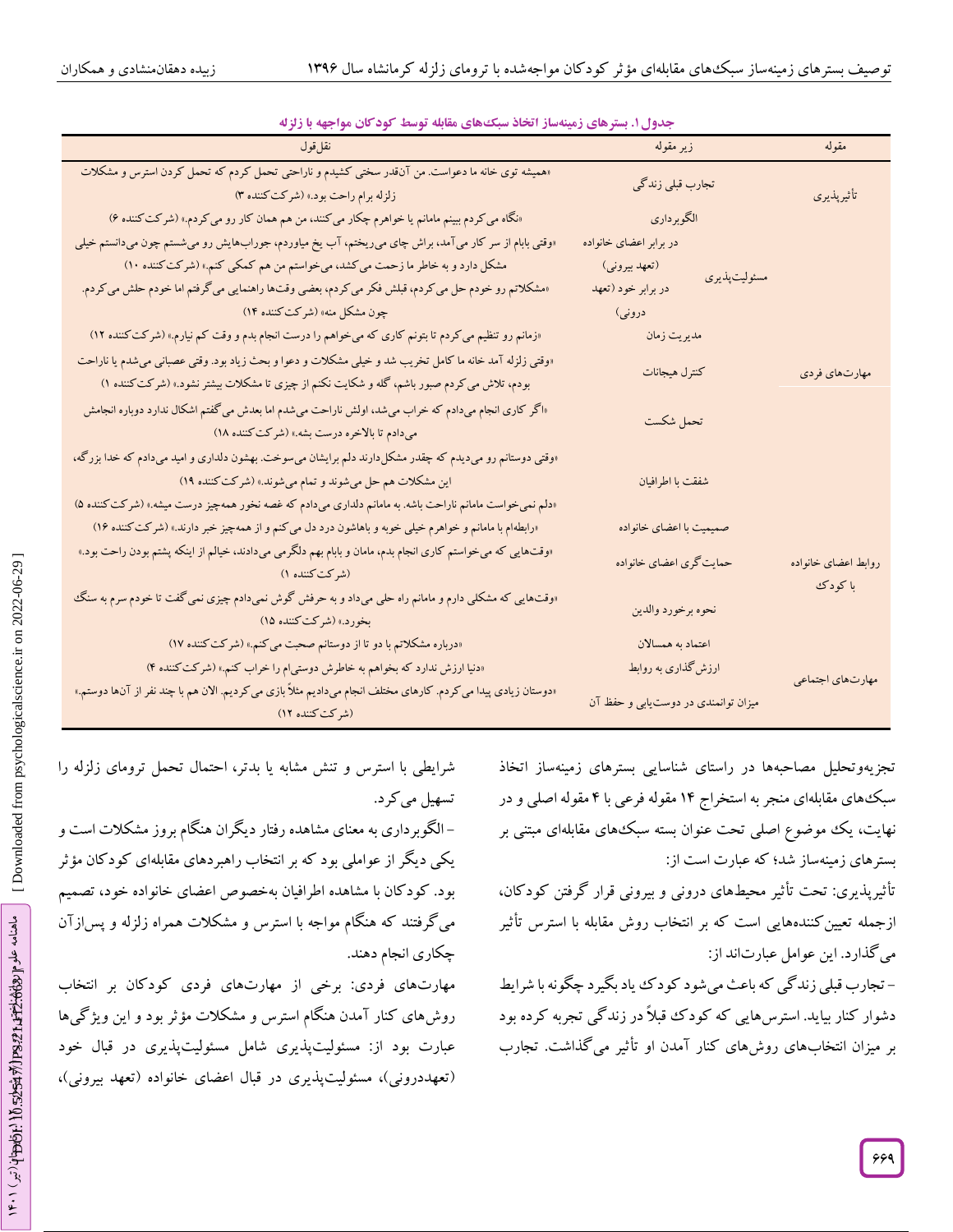کنترل هیجانات، تحمل شکست و مشکالت، شفقت با زمان، یت اطرافیان.

– مسئولیتپدیری خود و اعضای خانواده: بهعنوان تعهد درونی و بیرونی انجام وظیفه و نقش خود بهصورت مطلوب و بدون نیاز به تذکر دیگران و احساس وظیفه در قبال اعضای خانواده و به عهده کرفتن فعالیتهایی که می شود. احساس مسئولیت در مورد خود و دیگران، بر انتخاب سبک های مقابلهای توسط کودکان تأثیر می گذارد.

– مدیریت زمان: داشتن برنامهریزی، اهمیت به زمان در انجاموظیفه و نظم و انضباط و چهارچوب در انجام فعالیتها توصیف کننده مدیریت زمان بود. استراتژی کودکان برای مقابله با استرس تحت تأثیر نظم و انضباط و برنامهریزیهای آنان برای حل مشکل قرار می کیرد. هنگامی که کود ک با مشکل و استرسی مواجهه میشود، بر اساس میزان اهمیت زمانبندی و برنامه برای مقابله با آن تصمیم می کیرد که چه روشی بکار ببرد.

– کنترل هیجانات: هنگام بروز مشکل، یکی از بسترهایی که به انتخاب روش مقابله کمک می کند، توانایی در کنترل کردن هیجانات است. فردی که میتواند هیجانات خود را تشخیص بدهد و عواطف منفی\ش را کنترل هیجانات خود نیست، که قادر به تشخیص استراتژیهایی که انتخاب میکند متفاوت میشود.

– تحمل شکست: ازجمله تعیین کننده تاثیر کذار دیکری بود که بر اتخاذ روشهای مقابله تأثیر داشت. تحمل شکست و ناکامی یعنی فرد چه میزان در برابر شکست خوردن مقاومت می کند. میزان تحمل شکست فرد را به سمت انتخاب روشهای مختلف برای حل وضعیت استرسiرا هدایت می کند. این بدین معناست که کودکان بر اساس تحمل ناکامی تصمیم می کیرد که چه روشی را بر کزیند و برای تغییر شرایط دست به تلاش بزند<br>یا خیر.

شفقت با اطرافیان: شفقت و مهربانی با اطرافیان بر روشی که کودک در کنار آمدن با مشکل انتخاب میکرد، تأثیر میگذاشت. -

ラン

، تابستان)تیر( 112

، شماره 21

ماهنامه علوم روانشناختی، دوره

روابط کود ک –اعضای خانواده: رابطه کودک با اعضای خانواده با چهار زیر مقوله ازجمله بسترهای زمینهساز مهم بود که بهطور مستقیم یا غیرمستقیم انتخاب راهبردها را جهت میداد. رابطه کودک با اعضای خانواده به میزان حمایت کری اعضای خانواده (دلداری و همدلی کردن)،

صمیمیت با اعضای خانواده و میزان رازداری آنان، نحوه برخورد والدین اشاره دارد.

مهارتهای اجتماعی: منظور از مهارتهای اجتماعی داشتن مهارت کافی برای برقراری و حفظ دوستی، ارزش کداری نسبت به روابط دوستانه است که می تواند زمینههایی برای اتخاذ استراتژیهای مقابلهای کودکان باشند.

# **ی نتیجهگیر بحث و**

هدف پژوهش حاضر، توصیف بسترهای زمینهسازی بود که بر انتخاب سبکهای مقابلهای کودکانی که با ترومای زلزله کرمانشاه مواجهه شده بودند تأثیر می کداشت. مفاهیم اولیه استخراج شده در قالب ۱۴ مقوله فرعی طبقهبندی شدند: تجارب قبلی زند کی، الگوبرداری، مسئولیتپدیری (در برابر دیگران، در برابر خود و مدیریت زمان)، کنترل هیجانات، تحمل شکست، شفقت با اطرافیان، صمیمیت با اعضای خانواده، حمایت کری اعضای خانواده، نحوه برخورد والدین، اعتماد به همسالان، ارزش کداری به روابط، میزان توانمندی در دوست $\mathfrak{g}$  و حفظ آن. سپس این مقولات در ۴ مقوله اصلی که از نظر انتزاعی بودن در سطح بالاتری نسبت به مفاهیم فرعی قرار داشت، دستهبندی شدند که عبارتاند از:۱. تاتیرپدیری ۲. مهارتهای فردی، ۳. روابط اعضای خانواده با کودک ۴. مهارتهای اجتماعی. این موارد بهصورت مستقیم و غیرمستقیم بر واکنش و پاسخهای مقابلهای کودکان بهعنوان راهبرد اثر کدار بود.

تأثیرپذیری کودکان از تجارب قبلی زندگی و الکوبرداری از دیگران منجر به اتخاذ سبکههای مقابلهایشان میشود. برخی مطالعات رابطه تروماهای کودکی، که نشان دهنده تجربیات قبلی زندگی است را با سبک&ای مقابلهای در بزر کسالی موردبررسی قرار دادهاند. دورستیجن و همکاران (۲۰۱۹) نشان دادند که تروما در دوران کودکی از طریق میانجیکری خودسرزنش کری بهعنوان یک راهبرد مقابلهای با علائم اضطراب عمومی، افسرد کی و مشکلات مربوط به حساسیت بین فردی در بزر کسالی رابطه دارد. بر این اساس می توان کفت تجارب کذشته و نحوه مقابله در کذشته، بر روند مقابله افراد در موقعیتهای استرسزا در آینده تأثیر می کدارد. کود کانی که در کدشته با مشکلاتی دستوپنجه نرم کردهاند که بهنوعی تروماتیک محسوب می شود (مانند طلاق والدین) و توانستهاند با آن کنار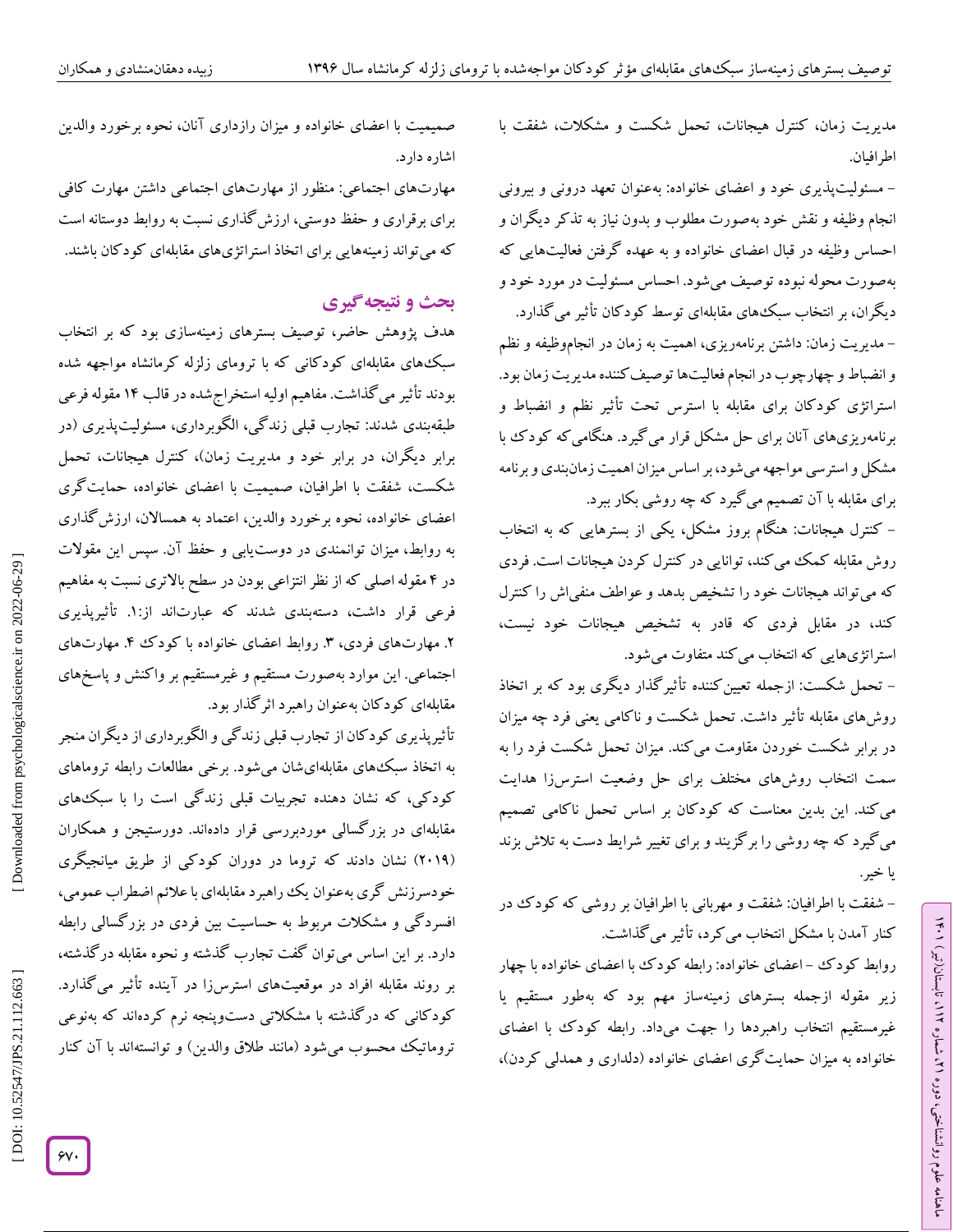مسئولیتپدیری است (مرکلر، اسپنسر و پاتون، ۲۰۰۷). مسئولیتپدیری ویژ کی است که در آن کودکان سعی می کنند اکر وظایف و مسئولیتی به آنها واکدار شود بهخوبی آن را انجام دهند و در انجام وظایف خود وظیفهشناس و منظم هستند. به نظر میرسد این ویژ کیها باعث می شود تا افراد هنگام مواجه با شرایط استرسزا، برنامهریزی کنند و از فعالیتهای تکانهای اجتناب کنند (کارور و کانر-اسمیت، ۲۰۱۰).

کودکانی که نسبت به خودشان و وظایف خود تعهد دارند، برای حل مشکلات و کنار آمدن با شرایط دشوار نیز خود را متعهد میدانند و از روش،های مختلفی برای اینکه بتوانند با موقعیت کنار بیایند استفاده می کنند. یکی از ویژ کیهایی که در فرهنگهای شرقی تشویق میشود، ویژ کی مسئولیتپذیری در قبال دیگران است. به نظر میرسد تشویق این ویژگی در دوران کودکی در ایران میتواند انتخاب روشهای مقابله با استرس را تحت تأثیر خود قرار دهد. فرهنگهای آسیایی تبار وجدان کرایی و وظیفه شناسی بیشتری نسبت به فرهنگ اروپایی تبار دارند (فراهانی، کرمینوری و راد، ۲۰۱۷). ممکن است به این دلیل باشد که فرهنگهای جمع گرایانه، ازجمله فرهنگهای شرقی، به دنبال حفظ ارتباطات اجتماعی هستند (توید، وایت و لمن، ۲۰۰۴) و ویژگی مسئولیتپدیری بهخصوص در مقابل دیگران، یکی از ویژگیهایی است که این ارتباطات را حفظ می کند. شخص مسئولیتپذیر در خانوادههای اسیایی و جامعه، مورد پذیرش بیشتری واقع می شود، اعتمادبهنفس بالاتری دارد و بنابراین بهتر می تواند استرسزا، خود را کنترل کنند و راهبردهای مؤثرتری را انتخاب می کند.

مدیریت زمان و برنامهریزی از دیگر ویژگیهایی است که بر اتخاد روشهای مقابلهای مؤثر کودکان تاثیر می کدارد. به نظر میرسد تمایل به برنامهریزی و اولویتبندی باعث میشود تا میزان مواجه آنها را با عوامل استرسزا کاهش دهد )بسر و شاکلفورد، 2000( و اگر مواجه شوند بهتر بتوانند واکنشهایی را نشان دهد که به آنان آسیب نرساند. وجود نظم و دقت باعث می شود تا کودکان کمتر در معرض رویدادهای استرسiا قرار بکیرند و اگر با این رویدادها مواجه شوند به دلیل توانمندی در چهارچوب دهی مسائل، راحتتر می توانند در مشکل غرق نشوند و به دنبال تغییر یا کاهش شرایط فشارزا باشند. مدیریت خوب زمان برای مقابله با فشارهای زندگی مدرن بدون تجربه استرس۵ای زیاد، ضروری است (کبیر، ۲۰۱۷).

بیایند، هنگام تجربه ترومای جدید (مانند زلزله) برای چالش با مشکلات روشهایی را اتخاذ می کنند که در کدشته به آنها کمک کرده است. یکی دیگر از بسترهایی که بر انتخاب روشهای مقابلهای مؤتر کودکان تأثیر می کدارد، مشاهده و الکو گیری از والدین و اعضای خانواده است. در الکو کیری یک شخص بەنوعی بر دیگری تاثیر می کذارد. اکثر محققان پدیده اتفاقنظر دارند که نقش الگو، مربوط به فردی است که درباره این بدون توجه به خوب و بد بودن از رفتار و ارزشهای آن سرمشق گیری میشود و می توانند تاثیر بسزایی در زندگی افرادی که الکو گرفتهاند، بگذارد (کوئتسی، ۲۰۱۹). طبق نظریه سیستمهای خانواده، هر فرد در سیستم، حتی خارج از بستر تعاملات مستقیم خانواد کی، بر افراد دیگر تأثیر می کدارد؛ بنابراین رفتارها و تجربیات والدین که بهطور خاص متوجه کودک نیست، می تواند بر کودک تاثیر بکدارد (هرولد، ۲۰۱۶). به نظر میرسد الکو کیری و سرمشق کیری کود کان از رفتارها و واکنشهای افراد نزدیک هنگام مواجهه با مشکلات نیز رخ میدهد. بخصوص اگر رویداد، تروماتیک باشد زیرا کودکان معمولاً تجربهای از مشکلات رویدادهای تروماتیک ندارند و یاد نکرفتهاند که هنگام مواجهه با این کونه مشکلات چه واکنشهایی انجام دهند. مشاهده والدین و اعضای خانواده به آنان کمک می کند تا بهتر بتوانند مشکلات را حل کنند و با آنها کنار بیایند؛ نشان دادن رفتارهای مناسب و واکنشهای مؤثر والدین و اعضای خانواده نقش مهمی در انتخاب سبک های مقابلهای کودکان بازی میکند. انتخاب راهبرد مقابله کودک در پژوهش حاضر، تحت تاثیر ۶ مهارت فردی شامل میزان مسئولیتپذیری (در برابر دیگران، در برابر خود)، مدیریت زمان، میزان کنترل هیجانات، تحمل شکست و شفقت با اطرافیان نیز قرار داشت. مطالعات رابطه برخی از این ویژ کیها و سبک های مقابلهای را تایید کردند (یلدیزا و همکاران، ۲۰۱۷) و بیان می کنند که مهارتهای فردی یکی از عواملی است که در پاسخ به رویدادهای استرسزا نقش مهمی دارد (دومیترا و کوزمن، ۲۰۱۲).

مسئولیتپذیری در این پژوهش به معنای مسئولیت در قبال خود و دیگران است که با تعاریف قبلی همخوانی دارد. تعهد و مسئولیتی که فرد نسبت به خودش (عقاید، ارزشها، وظایف شغلی و خانواده) دارد، مسئولیتپدیری نامیده میشود (کریکز و بنت، ۲۰۰۹). هنگامی که کسی خود را نسبت به خود و شرایطی که در آن قرار کرفته و نیازهای دیگران مسئول بداند، دارای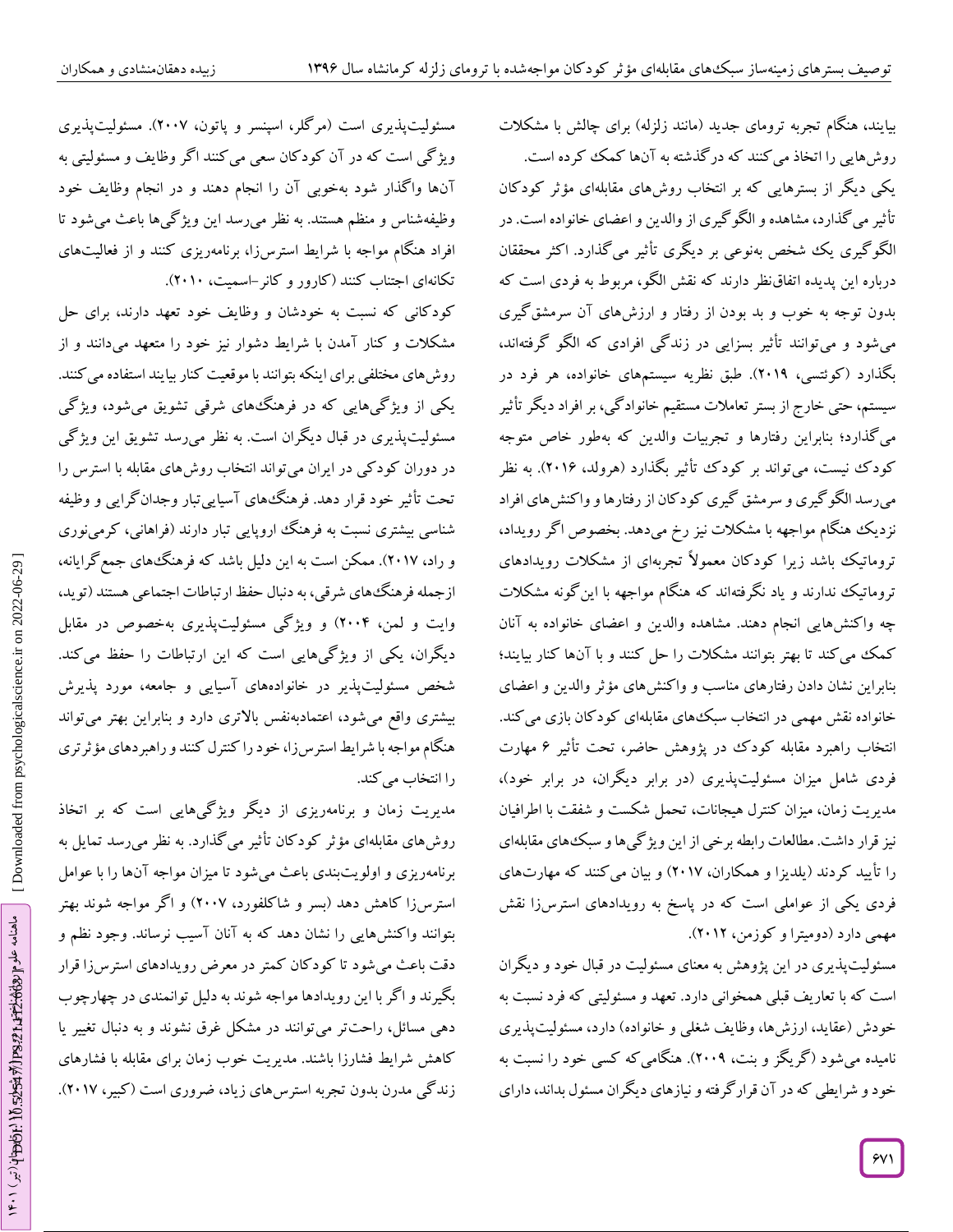مدیریت زمان به کود کان این امکان را میدهد تا بتوانند کنترل وقایع را در اختیار خود داشته باشند، بر روی رویدادها و وظایف خود متمر کز شوند و تغییر ایجاد کنند. به نظر میرسد هنگامی که کودکان میتوانند برخی از وقایع را پیش.بینی کنند و برای آنها برنامهریزی کنند، اکر وقایع غیرقابل پیش بینی نیز رخ دهد، به دلیل عدم سردر کمی، می توانند آنها را نیز بهتر مدیریت کنند.

کنترل هیجانات، یعنی شناخت هیجانات و کنترل آنها، بستر دیگری است که در انتخاب سبکهای مقابلهای مؤثر کودکان نقش دارد. شناخت هیجانات و کنترل آنها، فرآیند تنظیم هیجان، ارزیابی موقعیت و انتخاب رفتار متناسب با شرایط را تسهیل میبخشد و فرد هنگام برخورد با موقعیتهای استرسiزا با حجم بالای عواطف منفی، شو که نمی شود تا سعی کند از آنها اجتناب کند. این یافته که وجود عواطف منفی بر سبک های مقابلهای اثر کدار است، با نظریه شناختی – انگیزشی – ارتباطی هیجانات لازاروس (۱۹۹۱) همسو میباشد. فردی که میتواند هیجانات خود را تشخیص دهد، راههایی را برای کنار آمدن با موقعیت استرسزا انتخاب می کند که با هیجاناتش همخوان باشد و درصدد کنترل یا کاهش آنها بر آیند و به نظر میرسد این روشها مؤثر هم خواهند بود.

سبکهای مقابلهای مؤثر کود کان بر اساس میزان ظرفیت تحمل شکست و مشکلات نیز انتخاب می شوند. یکی از دلایل استفاده افراد از راهبرد نامؤثر با تحمل ناکامی پایین می تواند این باشد که کاهش تحمل ناکامی باعث افزایش استرس میشود و این موضوع بهنوبه خود استفاده از سبکههای مقابله ناکار آمد را افزایش میدهد (احمد و بخارایی، ۲۰۱۳). کود کانی که تاب اوری و تحمل بالاتری دارند، احتمالاً بهتر می توانند موقعیت را بررسی کنند، تصمیمهای آنی نکیرند و با تامل واکنشی را نشان بدهند که در موقعیت دشوار مؤثر واقع شود. همچنین کودکانی که دارای تحمل ناکامی هستند با اطمینان بیشتری رفتارهای مقابلهای را نشان میدهند زیرا استرس و نگرانی از شکست در آنها پایین است و همین اطمینان می تواند عاملی باشد که بر انتخابهای آنها در موقعیتهای استرسزا مؤثرتر واقع شود.

شفقت، دلسوزی و مهربانی با اطرافیان نیز واکنشهای کودکان در موقعیتهای استرس زا را تحت تأثیر قرار میدهد. شفقت نسبت به اطرافیان به معنای اهمیت دادن به رنج و درد دیگران است. یعنی در موقعیتهای که گوناگون بتوانند درد دیگران را هم ببیند و به آن توجه کنند. کودکانی ラン

، تابستان)تیر( 112

، شماره 21

ماهنامه علوم روانشناختی، دوره

در موقعیتهای دشوار دارای شفقت و دلسوزی نسبت به دیگران، هستند، روشهایی را برای کنار آمدن و مقابله انتخاب می کنند تا دیگران نیز مشکلات کمتری را ادراک کنند. به نظر میرسد این کودکان، بار و فشار روانی را در موقعیت در ک می کنند و تلاش می کنند تا فشار را نه تنها برای خودشان، بلکه برای اطرافیانشان نیز کم کنند. شفقت نسبت به دیگران با مشاهده رنج و درد دیگران ایجاد میشود و متعاقباً میل به کمک را بر میانگیزد (کوتز، کلتنر و سیمون-توماس، ۲۰۱۰). هنگامی که میل به شود، روشهای مقابله و کنار آمدن با شرایط دشوار را تحت تأثیر قرار میدهد.

همان طور که یافتهها نشان داد، روابط اعضای خانواده با کود ک شامل میزان صمیمیت و حمایت کری اعضای خانواده و نحوه برخورد والدین یکی دیکر از بسترهای زمینهسازی است که در انتخاب سبکههای مقابلهای توسط کودکان اهمیت دارد. سنین ۸ تا ۱۲ سال، دورهی جهش رشد سبکهای مقابلهای در کودکان است (اسکینر و زیمر-کمرک، ۲۰۰۷). مطالعات معتقدند که سبک های فرزند پروری بر انتخاب سبک مقابلهای در کودکان اثر کذار است (اسکینر و زیمر–کمر ک، ۲۰۰۷). همچنین افرادی که با سبکههای والد کری مستبدانه و بی توجه رشد یافتهاند از سبکههای مقابلهای مؤثر کمتری استفاده کردند. بنابراین میزان توجه و حمایت والدین از کودکان و نحوه مواجه خودشان با مشکلات میتواند در انتخاب روش مقابله کودک هنگام روبرو شدن با موقعیتهای استرسiا اثر کدار باشد. وا کنشها و گرمی والدین با مقابله گنترل اولیه و تانویه کود کان رابطه مثبت و با مقابلههای طفره رونده رابطه منفی دارند.

یافتهها نشان دادند مهارتهای اجتماعی به معنای اعتماد به همسالان، ارزش کداری به روابط و میزان توانمندی در دوست،یابی و حفظ آن است که جزء بسترهای زمینهساز سبکهای مقابلهای مؤثر کودکان محسوب می شود. توانایی در دوست یابی و حفظ آن به معنای توانایی برای برقراری ارتباط با همسالان و تداوم این ارتباط است. کودکی که روابط دوستی کسترده دارند، میïتواند دوست پیدا کند و روابط خود را حفظ می کند. ویژ کیهایی مانند رازداری، همدلی کردن با دیگران، ازخود کدشتگی را که به تداوم روابط کمک می کند می شناسد و سعی می کند از آنها استفاده کند. کروه همسالان، پایگاه ایمنی برای فرد ایجاد می کنند که این پایگاه زمینهساز مهمی برای یادکیری مهارتهای حل مسئله، رشد خودکنترلی و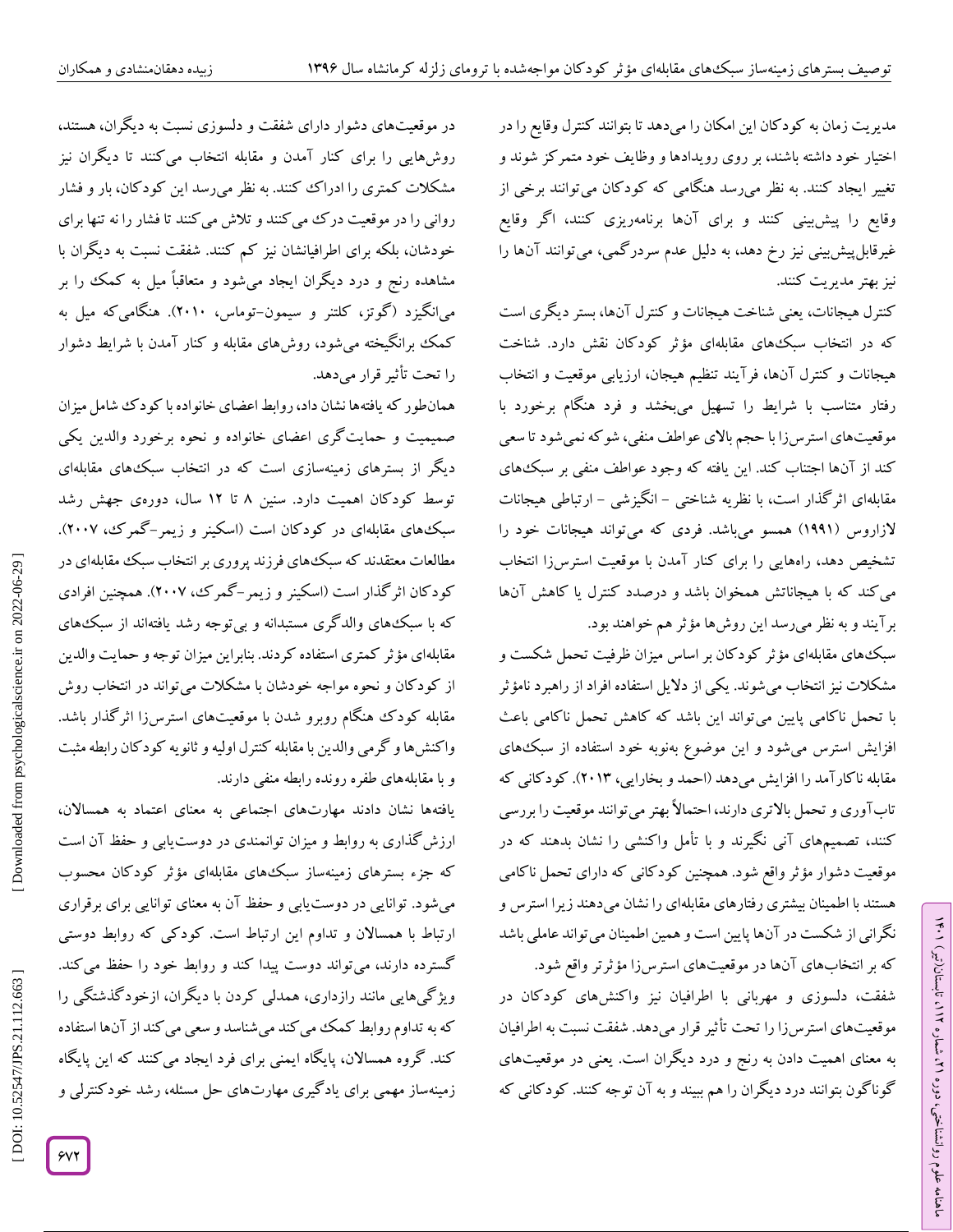تداوم روابط نزدیک است (پار کر و اشر، ۱۹۹۳) که منجر به برخوردهای ساز کارانه هنگام مواجه با مشکلات میشود. بهطورکلی میتوان نتیجه گرفت اگر مراحل رشد اجتماعی بهطور صحیح در اوایل نوجوانی شروع شود، نوجوان سبکههای مقابلهای مؤثرتری را در هنگام مواجه با مشکلات انتخاب می کند. نیاز به حمایت و همدلی از طرف دیگران و همسالان، روشی است که کودکان از آن در موقعیتهای استرسiرا استفاده می کنند. همچنین، به نظر میررسد یکی از بسترهایی که موجب میشود کودکان مواجهه شده با تروما از راهبردهایی مانند حمایت بهره ببرند، اعتماد به همسالان است. اعتماد به معنای این است که بتوانند رازها و درد دل@ای خودشان را بدون ترس از فاش شدن و با اطمینان به دوستان خود بیان کنند. هنکامی که کودک می تواند روابط دوستی انتخاب کند، به رابطه اعتماد داشته باشد و برای رابطه ارزش قائل می شود، وا کنش های مؤثری را در برابر موقعیتهای دشوار نیز نشان میدهد زیرا میتواند از راهبردهایی مانند جستجوی حمایت اجتماعی استفاده کنند.

با توجه به اینکه اجرای پژوهش بر روی کودکان شهر سرپل ذهاب در کرمانشاه با زبان کردی و فرهنگ خاص انجام شد، در تعمیم نتایج به فارس زبانها و فرهنگهای دیگر باید احتیاط کرد. شر کت کنند کان این پژوهش بنابراین تعمیم نتایج به پسران و دیگر انواع تروماها باید بااحتیاط انجام گیرد.

نتایج حاصل از این پژوهش می تواند باعث ایجاد بینشی شود که کود کان هنگام مواجه با مشکلات چه کارهایی انجام میدهند و از نگاه خودشان، چه فاکتورهایی بر انتخاب آنها مؤثر است. فهم این بسترها میتواند مسیر درمانگران و متخصصان ایرانی که به منظور کمک به کودکان در شرایط تنشرزا فعالیت می کنند، را هموارتر کند.

### **مالحضات اخالقی**

**پیروی از اصول اخلاق پژوهش:** این مقاله برگرفته از رساله دکتری نویسنده اول در رشته روانشناسی در دانشکده علومتربیتی و روانشناسی دانشگاه اصفهان است که توسط کمیته اخلاق دانشگاه اصفهان با کد .NMA.۰۶۳IR.UI.REC تأیید شد. تمامی شرکت کنند کان با رضایت کامل خود والدینشان، بهصورت داوطلبانه و با توضیح پژوهش، وارد مطالعه شدند و به سؤالات آنان در موردپژوهش پاسخ داده شد و درباره رازداری اطمینان حاصل کردید. شر کت کنند کان آزاد بودند در زمان دلخواه خود از مطالعه خارج شوند و بهمنظور حفظ رازداری از اسم مستعار استفاده شده است. این پژوهش در قالب رساله دکتری و بدون حمایت مالی میباشد. **: مالی حامی** <mark>نقش هو یک از نویسندگان:</mark> نویسنده اول محقق اصلی این پژوهش است. نویسنده دوم استاد راهنما و نویسندگان سوم و چهارم استادان مشاور رساله می<sub>ن</sub>اشند.<br><mark>تضاد منافع:</mark> نویسندگان هیچ تضاد منافعی در رابطه با این پژوهش اعلام نمیiمایند.

بدینوسیله از مردم خونگرم سرپل ذهاب و شرکتکنندگانی که ما **: قدردانی تشکر و** را در انجام این تحقیق یاری نمودند تشکر و قدردانی میگردد.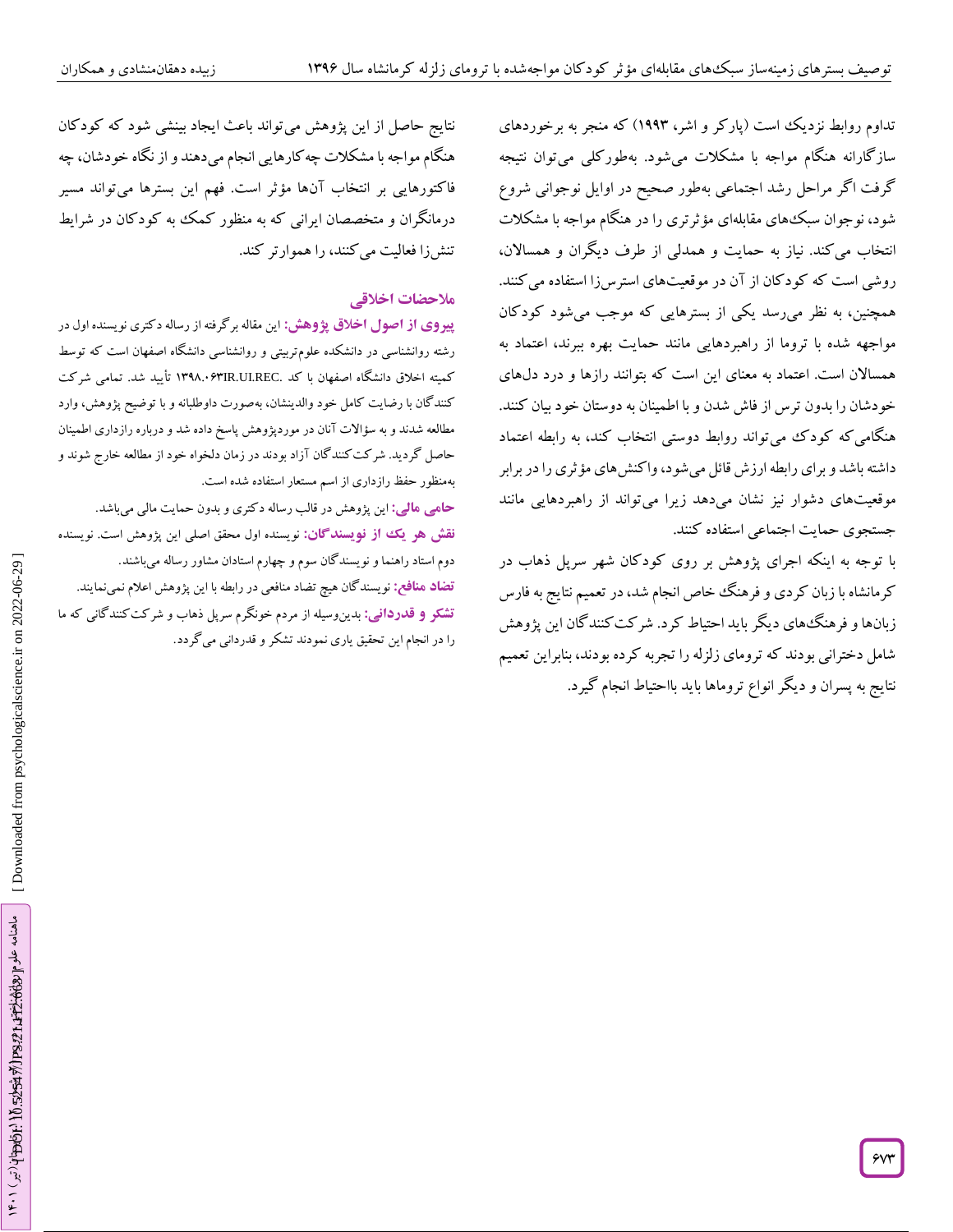# **References**

- Ahmad, Q. A., Bokharey, I. Z. (2013). Resilience and Coping Strategies in the Patients with Conversion Disorder and General Medical Conditions: A Comparative Study. *Malaysian Journal of Psychiatry*, 22 (1), 1 -12 . [\[Link\]](http://www.mjpsychiatry.org/index.php/mjp/article/view/224)
- Akbari Kamrani, M., & Farid, M. (2017). Chronological age and puberty coping strategy among Iranian adolescent females. *International Journal of School Health* , *4*(4), 1 -6. [\[Link\]](https://intjsh.sums.ac.ir/article_45127.html)
- Alaghband, L., sharifi, H. P., farzad, V., & Sghayousefi, A. (2020). Predicting emotional divorce based on emotional literacy, coping styles, quality of life, resilience mediation. *Journal of Psychological science*, 19(90), 733 -743. [Persian] [\[Link\]](http://psychologicalscience.ir/article-1-603-fa.html)
- Besser, A., & Shackelford, T. K. (2007). Mediations of the effects of the Big Five personality dimensions on negative mood and confirmed affective expectations by perceived situational stress: A quasi -field study of vacationers. *Personality and Individual Differences*, 42, 1333 –1346 . [\[Link\]](https://doi.org/10.1016/j.paid.2006.10.011)
- Blount, R. L., Davis, N., Powers, S. W., & Roberts, M. C. (1991). The influence of environmental factors and coping style on children's coping and distress. *Clinical Psychology Review*, 11 (1), 93 -116. [\[Link\]](https://doi.org/10.1016/0272-7358\(91\)90139-L)
- Carver, C. S., & Connor -Smith, J. (2010). Personality and coping. *Annual review of psychology*, 61, 679 -704. [\[Link\]](https://doi.org/10.1146/annurev.psych.093008.100352)
- Cheng, J., Liang, Y., Fu, L., & Liu, Z. (2020). The relationship between PTSD and depressive symptoms among children after a natural disaster: a 2-year longitudinal study. *Psychiatry research*, *<sup>292</sup>*, 1-7. [\[Link\]](https://doi.org/10.1016/j.psychres.2020.113296)
- Coetsee, G. F. (2019). *Exploring role modelling for adolescent boys within the context of the single mother household*. Doctoral dissertation, Stellenbosch: Stellenbosch University. [\[Link\]](file:///C:/Users/pc%20rayan/Downloads/coetsee_adolescent_2019%20\(1\).pdf)
- De Boo, G. M., & Wicherts, J. M. (2009). Assessing cognitive and behavioral coping strategies in children. Cognitive therapy and research, 33(1), 1 - 20. [\[Link\]](https://doi.org/10.1007/s10608-007-9135-0)
- Dehghan Manshadi, Z., Doost, H. T. N., Talebi, H., & Vostanis, P. (2020). Coping strategies among Iranian children with experience of Sarpol-e-Zahab earthquake: factor structure of children's Coping Strategies Checklist-revision1 (CCSC-R1). *BMC psychology*, 8(1), 1 -12. [\[Link\]](https://link.springer.com/article/10.1186/s40359-020-00456-8)
- Dorresteijn, S., Gladwin, T. E., Eekhout, I., Vermetten, E., & Geuze, E. (2019). Childhood trauma and the role of self-blame on psychological well -being after

deployment in male veterans. *European Journal of*  Psychotraumatology, 10(1), 1-10. [\[Link\]](https://doi.org/10.1080/20008198.2018.1558705)

- Dumitru, V. M., & Cozman, D. (2012). The relationship between stress and personality factors*. Hum Vet Med*, 4, 34–9. [\[Link\]](https://www.researchgate.net/profile/Doina-Cozman/publication/268063280_The_relationship_between_stress_and_personality_factors/links/54e193790cf24d184b111bb1/The-relationship-between-stress-and-personality-factors.pdf)
- Dye, H. (2018). The impact and long-term effects of childhood trauma. *Journal of Human Behavior in the Social Environment*, 28(3), 381 -392. [\[Link\]](https://doi.org/10.1080/10911359.2018.1435328)
- Farahani, M. N., Kormi -Nouri, R. & De Raad, B. (2017). The relations between conscientiousness and mental health in a North -European and a West -Asian culture. Journal of Mental Health, 1-7. [\[Link\]](https://doi.org/10.1080/09638237.2017.1340597)
- García, F. E., Cova, F., Rincón, P., Vázquez, C., & Páez, D. (2016). Coping, rumination and posttraumatic growth in people affected by an earthquake. *Psicothema*, 28(1), 59 -65[. \[Link\]](https://www.redalyc.org/pdf/727/72743610009.pdf)
- Goetz, J., Keltner, D., & Simon -Thomas, E. (2010). Compassion: an evolutionary analysis and empirical review. *Psychological Bulletin*, 136, 351 –374 . [\[Link\]](https://psycnet.apa.org/buy/2010-07936-005)
- Graneheim, U. H., & Lundman, B. (2004). Qualitative content analysis in nursing research: concepts, procedures and measures to achieve trustworthiness. *Nurse education today*, 24(2), 105 - 112. [\[Link\]](https://doi.org/10.1016/j.nedt.2003.10.001)
- Griggs, J., & Bennett, F. (2009). Rights and Responsibilities in the Social Security System (Issue No. 6). Social Security Advisory Committee, 6, 1 -109. [\[Link\]](https://assets.publishing.service.gov.uk/government/uploads/system/uploads/attachment_data/file/323833/ssac_occasional_paper_6.pdf)
- Guba, E. G., & Lincoln, Y. S. (1994). Competing paradigms in qualitative research. In N. K. Denzin & Y. S. Lincoln (Eds.), *Handbook of qualitative research* (p. 105 –117). New York: Sage Publications, Inc. [\[Link\]](https://miguelangelmartinez.net/IMG/pdf/1994_Guba_Lincoln_Paradigms_Quali_Research_chapter.pdf)
- Herold, J. A. (2016). *Coping Strategies in Middle Childhood: The Role of Parental Modeling.*  University of Vermont Honors College Senior Theses, Department of Psychological Sciences . [\[Link\]](https://scholarworks.uvm.edu/hcoltheses/149/)
- Jurgensmeyer, S. (2016). *Child and Parental Factors Affecting Coping Strategies and Psychosocial Outcomes for Parents with Children with Prader - Willi Syndrome.* Doctoral dissertation, Vanderbilt University. [\[Link\]](http://hdl.handle.net/1803/7546)
- Kabir, S. M. S. (2017). Stress and time management. In book *Essentials of Counseling*. Abosar Prokashana Sangstha. [\[Link\]](https://www.researchgate.net/publication/325546110_STRESS_AND_TIME_MANAGEMENT)
- Khodavardi, H. (2008). Qualitative research methodology. *Rahavard Siyasi Magazine,* 21, 41 -62. [Persian] [\[Link\]](http://ensani.ir/file/download/article/20120329103345-2076-11.pdf)

674F